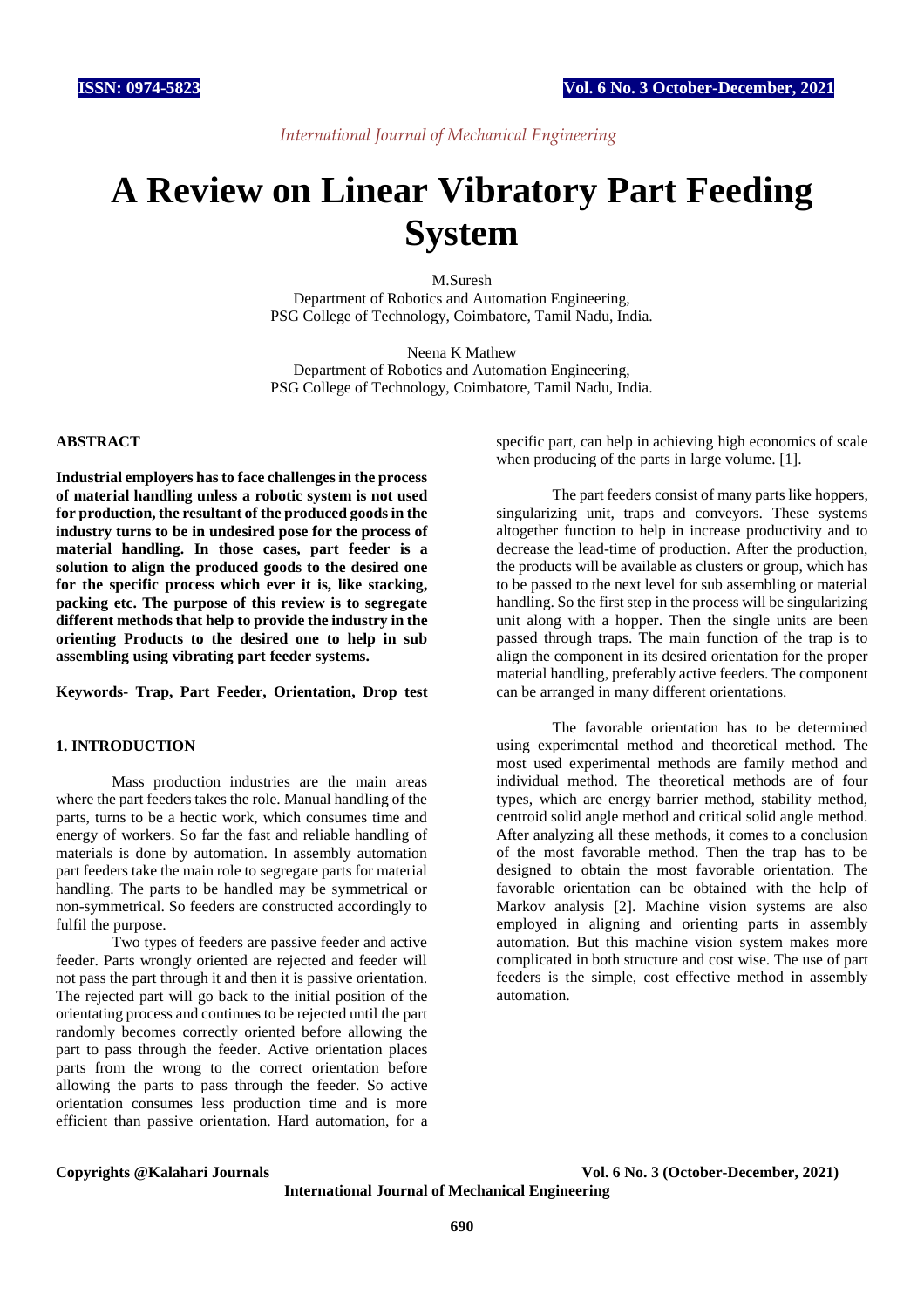

Fig 1 Subsystem of Feeding System

### **2. SINGULARIZING UNIT**

The products that received by singularizing unit are in clusters. The final outlet sector for finished products is a area in an industry where volume production occurs. Those produced reach the end of production for organizing in packing or assembling. So the parts have to be individualized or the process. Singularizing unit helps to singularize or individualize by separating from clusters [6].

This type is used for singularizing cylindrical parts of various lengths and diameter. Deflator blades are nonvibrating blades which helps for separating. In this case, before orienting the part, singularization has to be performed. The working parameter of the singularizing unit are the blade angle and the belt speed [1]. Other kind is, vibrational nodes helps the motion of particles at a frequency level set. Part orientation also changes to the speed of frequency and where it is provided [8].

However, the singularizing operation is performed and then change of orientation operation to follow. This is not the mandatory method. This can also be reversed. The change of orientation can be performed first and the singularizing operation can be done later.



Fig 2 Part motion at different Frequencies

# **3. ORIENTING UNIT**

The unit helps to change the pose of the part to desire one different kinds of units are illustrated in figure 3.



Fig 3 The Orientating Unit

The kind of orienting unit showing in figure 3 is used for orienting cylindrical parts of various dimensions. It is a V shaped conveyor belt. Two flat belts are joined at horizontal angle to help in orienting. It has a different belt roughness and move at different speeds [1].

The above mentioned orienting unit suits only for a particular product of varying sizes. The other available methods of orientations are discussed as follows.

Another kind of orienting unit is the fence orientation. Determination of various fence orientations is an incapability of this kind of orienting unit. It helps to align parts while in motion through the conveyor [4].

Blade horizontally mounted is a sort of unit. Feeder wall is attached with a metal plate which is parallel to track. This is a sensor less system. These orientation and rejection take place while obtaining the desired pose [3].



Fig 4 Horizontally mounted blade in track

**Copyrights @Kalahari Journals Vol. 6 No. 3 (October-December, 2021)**

**International Journal of Mechanical Engineering**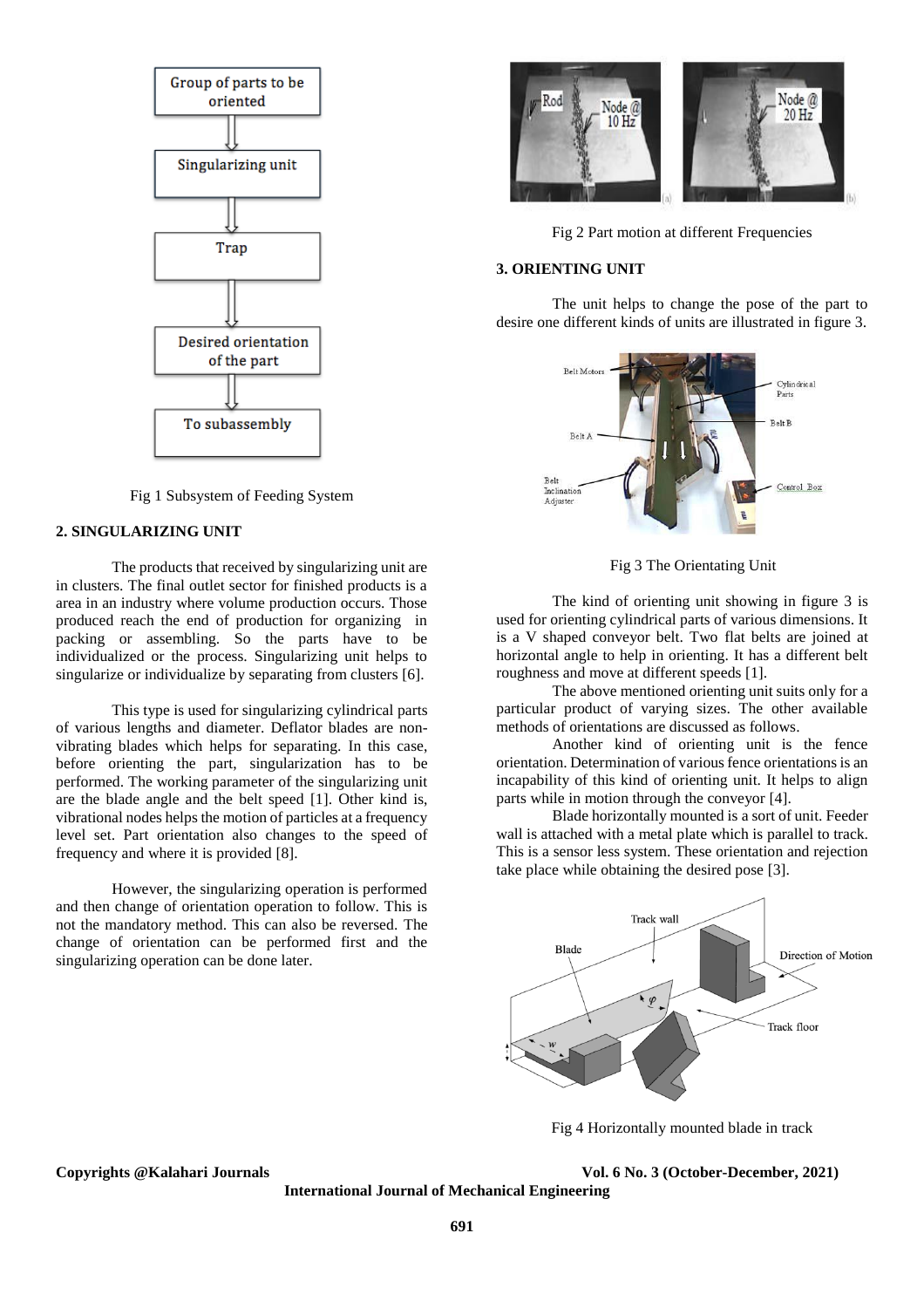Geometrical structure change of projections for orienting unit can be used to orient other objects like rectangular blocks traps. Another kind of parameter includes the wiper blade, edge raiser, narrowed track and the wall projection. By using the three supports such as of wiper blade, narrowed track and edge riser it is possible to change the orientation of the rectangular block. It is a passive kind of orienting unit. Orienting fitters are applied one after the other [2, 14]. For orienting a cap, the use of wiper blade, wall projection and narrowed track is employed. To reject the undesired pose and to recalculate, the wall projection and narrowed track is applied together, so this is also passive type. Another passive type feeder uses only narrowed track consisting of a balcony and a gap. Part which helps in rejecting the undesired pose is gap and part helps for feeding desired part is balcony [5, 10]. Infrared reflective sensors are used at the scanning station to determine the orientation and to send the date to computer [7].

Software is used in modular orienting devices to design vibratory bowl feed along with the integrate part design using CAD to count the part for its geometrical features [13]. Other method used in vibratory bowl feeder to orient part is Air Jet. The major issue with these feeder is part jamming as a result the output of the feeder shuts down. Close to track surface, air jet is placed on the track wall to prevent the part jamming [16]. This helps to overcome such issues in the way mentioned below.



Fig 5 Air Jet Equivalence

This example shows the difference between conventional vibratory part feeder system and air jet part feeder system where the air jet is used as an active tool which aligns the products in the path of the feeder.

# **4. CONVEYING VELOCITY**

Vibratory conveyor helps in part motion with the help of increase in vibration amplitude. When amplitudes are small, the parts are at stationary due to parallel inertia of force is small. The parallel and normal components of force are [15, 17]

 $m_p a_0 \omega^2 \cos \psi$  and  $m_p a_0 \omega^2 \sin \psi$  respectively. ... (1)

# Where

 $F = \mu_s$ 

 $N = \mu_s [m_p g cos\theta - m_p a_0 \omega^2 sin\psi]$  and

 $\mu_s$  is the coefficient of static function between part and the track [9, 12].

# **5. ANALYSIS**

Different methods that represent for the analysis of orientation for the purpose of material handling, i.e, the chosen one are the theoretical method and the drop test method. The correlation of the results if the above two helps to obtain the favourable orientation of the part.

# **5.1. Theoretical Method**

Basically 4 methods are available to analyse using theoretical method. The methods are,

- Stability method
- Controlled solid angle method
- Critical solid angle method and
- The energy barrier method [18].

Each methods are analysed separately. The study is undergone on the part to check whether the theoretical results correlate with the results obtained through drop test.

# **5.2. Experimental Method**

Family method and individual drop test methods are the two experimental methods used to analyse the orientation of parts. The drop test helps to find the frequent resting pose of part when the sample part is dropped from a height, then the resting orientation is recorded [11]. So that the pose that occurs maximum is the most occurring resting pose [18].

### **6. OBSERVATIONS**

Undergoing a review on part feeders, it is understood that there are different sorts if feeders in the industry, of which the vibratory bowl feeders (VBF) are the most preferred ones. VBF are passive kind of part feeders where they rejects the un-oriented parts back to bowl for recirculation.

When a pick and place manipulators is used for assembly, this system alone will not be effective as the part to be oriented depends on the probability of the part to be oriented.

In such a case, active feeders are employed where no rejection of part takes place and deserved pose of the part exits the feeder. With the active feeders in assembly automation the complicated equipment usage used for image processing and link systems on the manipulator can be eliminated. This production time reduction can be enhanced by high production capability of the industry.

**Copyrights @Kalahari Journals Vol. 6 No. 3 (October-December, 2021)**

**International Journal of Mechanical Engineering**